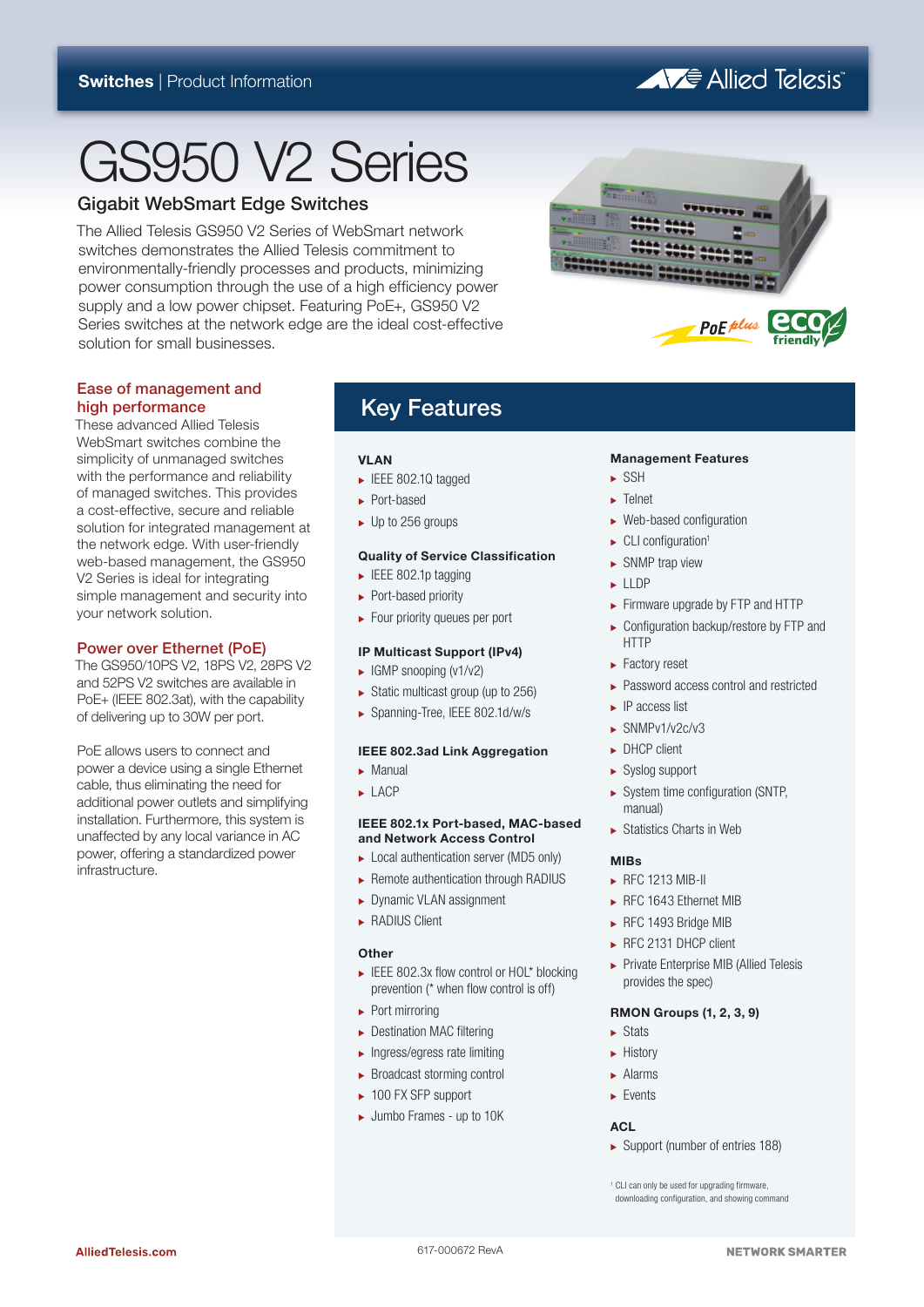

### **Specifications**

### **Product specifications**

| <b>PRODUCT</b> | 10/100/1000T<br><b>COPPER PORTS</b> | 100/1000X SFP PORTS | <b>TOTAL PORTS</b> | <b>POE+ ENABLED PORTS</b> | <b>SWITCHING FABRIC</b> | <b>FORWARDING RATE</b> |
|----------------|-------------------------------------|---------------------|--------------------|---------------------------|-------------------------|------------------------|
| GS950/10PS V2  |                                     |                     | 10                 |                           | 20Gbps                  | 14.88Mpps              |
| GS950/18PS V2  | 16                                  |                     | 18                 | 16                        | 36Gbps                  | 26.78Mpps              |
| GS950/28PS V2  | 24                                  |                     | 28                 | 24                        | 56Gbps                  | 41.66Mpps              |
| GS950/52PS V2  | 48                                  |                     | 52                 | 24                        | 104Gbps                 | 77.38Mpps              |

### **Power characteristics**

|                | <b>NON POE+ LOAD</b>                          |                                                  | <b>FULL POE+ LOAD</b>     |                                               |                                                  |                              | <b>POE SOURCING PORTS</b>            |                      |                       |                 |
|----------------|-----------------------------------------------|--------------------------------------------------|---------------------------|-----------------------------------------------|--------------------------------------------------|------------------------------|--------------------------------------|----------------------|-----------------------|-----------------|
| <b>PRODUCT</b> | <b>MAX POWER</b><br><b>CONSUMPTION</b><br>(W) | <b>MAX HEAT</b><br><b>DISSIPATION</b><br>(BTU/h) | <b>MAX NOISE</b><br>(dBA) | <b>MAX POWER</b><br><b>CONSUMPTION</b><br>(W) | <b>MAX HEAT</b><br><b>DISSIPATION</b><br>(BTU/h) | <b>MAX</b><br>NOISE<br>(dBA) | <b>POE POWER</b><br><b>BUDGET(W)</b> | <b>POE</b><br>(7.5W) | <b>POE</b><br>(15.4W) | $POE+$<br>(30W) |
| GS950/10PS V2  | 25                                            | 119.425                                          | <b>Fanless</b>            | 100                                           | 350.692                                          | <b>Fanless</b>               | 75                                   | 8                    | Д                     | C               |
| GS950/18PS V2  | 75                                            | 255.911                                          | 41                        | 260                                           | 890.948                                          | 47.1                         | 185                                  | 16                   | 12                    | 6               |
| GS950/28PS V2  | 95                                            | 324.153                                          | 41                        | 270                                           | 919.383                                          | 52                           | 185                                  | 24                   | 12                    | 6               |
| GS950/52PS V2  | 150                                           | 511.821                                          | 38                        | 520                                           | 1800.853                                         | 50                           | 370                                  | 24                   | 24                    | 12              |

Note: Noise values are dependent on the ambient temperature, not POE load. Above 25C the fan runs at full speed.

### **Physical specifications**

| <b>PRODUCT</b> | <b>HEIGHT</b>   | <b>WIDTH</b>      | <b>DEPTH</b>      | <b>WEIGHT</b>        |
|----------------|-----------------|-------------------|-------------------|----------------------|
| GS950/10PS V2  | 44 mm (1.73 in) | 330 mm (13.00 in) | 180 mm (7.09 in)  | $1.9$ kg $(4.19$ lb) |
| GS950/18PS V2  | 44 mm (1.73 in) | 440 mm (17.32 in) | 250 mm (9.80 in)  | 3.7 kg (8.16 lb)     |
| GS950/28PS V2  | 44 mm (1.73 in) | 440 mm (17.32 in) | 250 mm (9.80 in)  | 3.7 kg (8.16 lb)     |
| GS950/52PS V2  | 44 mm (1.73 in) | 440 mm (17.32 in) | 431 mm (17.00 in) | 6.1 kg (13.45 lb)    |

### **Performance**

| 14,880pps for 10Mbps Ethernet      |       |  |  |
|------------------------------------|-------|--|--|
| 148,800pps for 100Mbps Ethernet    |       |  |  |
| 1,488,000pps for 1000Mbps Ethernet |       |  |  |
| MAC addresses:                     | 16K   |  |  |
| VI AN IDs available:               | 4K    |  |  |
| Max VI ANs:                        | 256   |  |  |
| Packet buffer:                     | 1.5MB |  |  |
| DRAM:                              | 256MB |  |  |
| Flash:                             | 32MB  |  |  |

### **Interface connections** 10/100/1000T:

| 10/100/1000T: | RJ-45                   |
|---------------|-------------------------|
| SFP:          | 100FX, 1000SX or 1000LX |

### **Technical specifications**

Wall-mount or desktop All units come with wall /19 in rack-mount brackets

### **Environmental specifications**

| Operating temperature: |                                |
|------------------------|--------------------------------|
| GS950/10PS V2          | 0°C to 40°C (32°F to 104°F)    |
| GS950/18PS V2          | 0°C to 45°C (32°F to 113°F)    |
| GS950/28PS V2          | 0°C to 45°C (32°F to 113°F)    |
| GS950/52PS V2          | 0°C to 45°C (32°F to 113°F)    |
| Stprage temperature:   | -25°C to 70°C (-13°F to 158°F) |
| Operating humidity:    | 5% to 90% non-condensing       |
| Storage humidity:      | 5% to 95% non-condensing       |

### **Environmental compliance**

RoHS China RoHS Eu-RoHS

### **Electrical/mechanical approvals**

UL62368 FCC/EN55022/CISPR 22 Class A VCCI Class A C-Tick EN62368 EN55024 CE Mark CSA / CUL